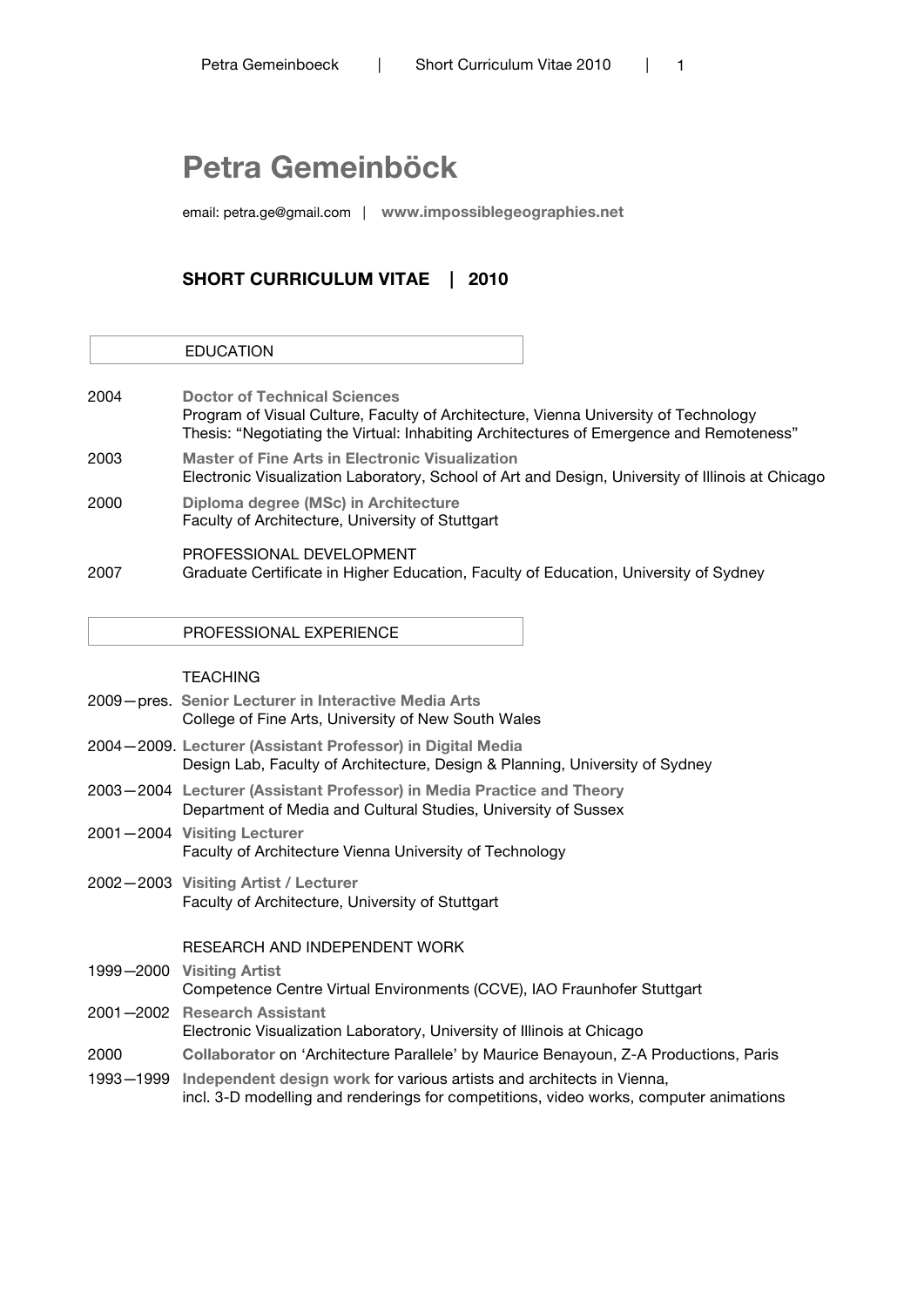SOLO EXHIBITIONS

- 08–09 2007 **Impossible Geographies** Tin Sheds Gallery Sydney 11–12 2005 **Impossible Geographies 1.1: Memory** Gallery Fabrica, Brighton, UK 07–08 2005 **Impossible Geographies 01: Memory** Gallery Soto, Boston, MA
- 01–02 2003 **Pressentiments II** Centre des Arts Enghien, Enghien-les-Bains at Paris

#### SELECTED GROUP EXHIBITIONS

- 03–05 2010 **BIENNALE CUVÉE. World Selection of Contemporary Art,** OK Center for Contemporary Art, Linz, Austria (forthcoming).
- 10 2009 **e-MobiLArt**, RONDOSTUCKI Gallery, Academy of Fine Arts, Katowice, Poland
- 05–06 2009 **Thessalonica Biennale**, State Museum of Contemporary Art, Thessaloniki curated by Roger Malina, Nina Czegledy, Annick Bureaud, and Christiana Galanopoulou
- 02–03 2008 **KUNSTTRESOR**: Raum für Flüchtige Kunst, Stuttgart

| 12 2006    | <b>Intensive Science</b><br>Sony Science Museum, Tokyo                                                                                              |
|------------|-----------------------------------------------------------------------------------------------------------------------------------------------------|
| 10 2006    | <b>Intensive Science</b><br>Maison Rouge, Paris                                                                                                     |
| 11 2005    | <b>Presence and Absence</b><br>ICA Singapore                                                                                                        |
| 10-12 2004 | La ville à nu / The naked city: Archilab 2004 (curated by Bart Lootsma)<br>Orléans, France                                                          |
| 01 2004    | <b>MAK NITE (curated by Lee Rodney)</b><br>MAK Museum of Applied Arts Vienna                                                                        |
| 01 2004    | <b>MEDIA IN SPACE: 17. Stuttgarter Filmwinter</b>                                                                                                   |
| 2003       | Uzume becomes part of the Ars Electronica CAVE Art collection<br>Ars Electronica Center, Linz                                                       |
| 09 2003    | <b>CODE - The Language of Our Time: Ars Electronica Festival 2003</b><br>Ars Electronica Center, Linz                                               |
| 03 2003    | Version > 03 :: Digital Arts Convergence<br>Festival of Digital Media Arts, Museum of Contemporary Art Chicago, IL                                  |
|            | 12 02-01 03 Black Cube: platform for media art<br>Badenwürttembergische Kunstverein Stuttgart                                                       |
| 07 2002    | <b>SIGGRAPH 2002: Art Gallery</b><br>San Antonio. TX                                                                                                |
| 11 2001    | Female Century-New Polarities: Mediarama 2001<br>Conference and Electronic Art Festival, Sevilla,                                                   |
| 10 2001    | New Media Aesthetic: Alternate Currents: Chicago Artists' Month 2001<br>Electronic Visualization Laboratory, UIC, Chicago, IL,                      |
| 09 2001    | Alive On the Grid at Takeover: Ars Electronica Festival 2001<br>Ars Electronica Center, Linz<br>Advanced Visualization Laboratory, Indianapolis, ID |

Media Department, University of Buffalo, NY C3 Center for Culture & Communication, Budapest Interactive Institute, Umea, Sweden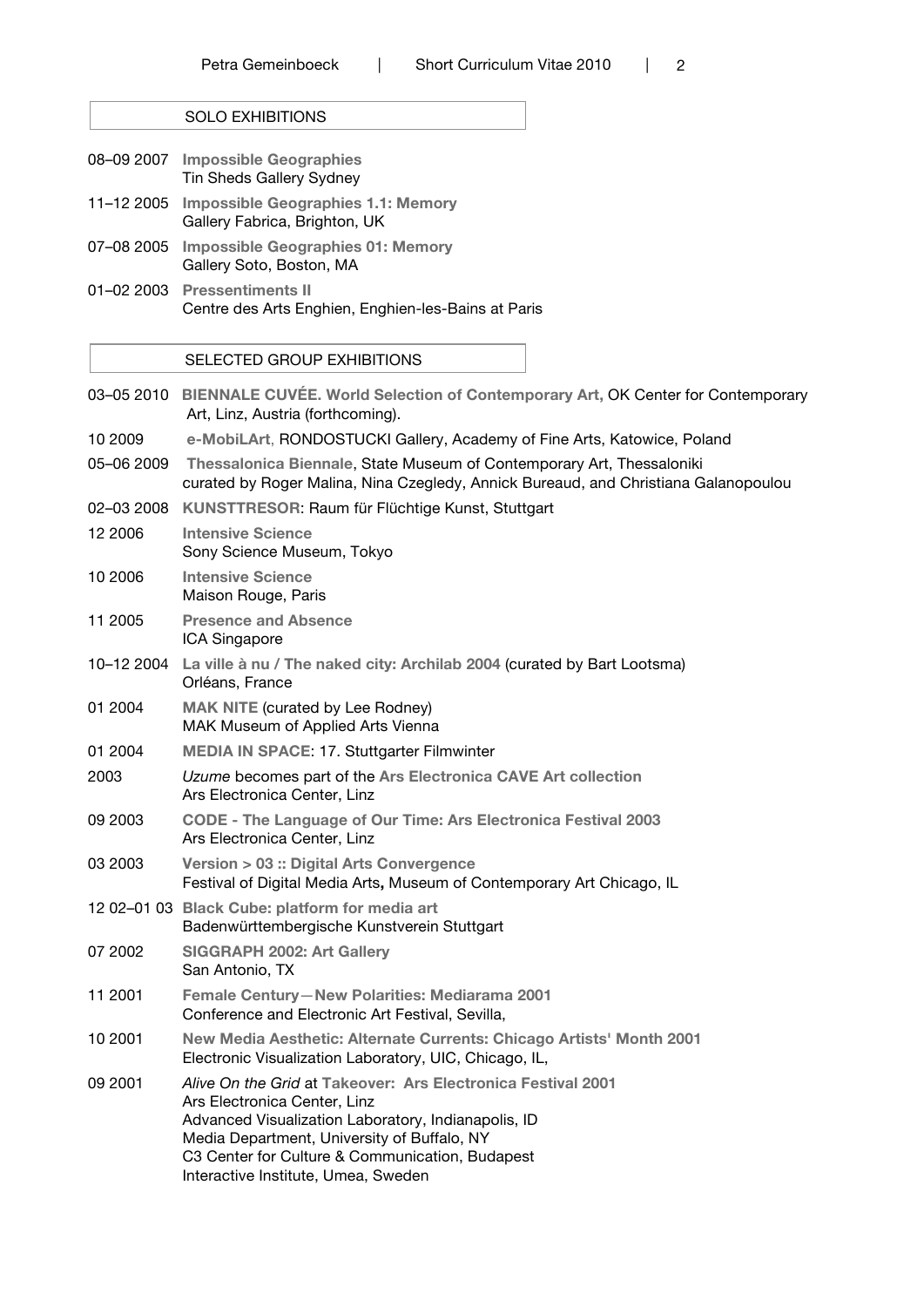- 06–07 2001 **The Adventure of CAVE** NTT InterCommunication Center [ICC], Tokyo 10 1998 **10 Jahre Haus der Architektur**
- Haus der Architektur, Graz, Austria 07–09 1997 **Vitrine Generali Foundation**
- Generali Foundation Vienna 09–10 1996 **Labyrinth** European Capital of Culture Copenhagen´96

### BRIEF SELECTION OF PUBLICATIONS AND TALKS

#### BOOK CHAPTERS / CONTRIBUTIONS

- 2009 Tanaka, A. and Gemeinboeck, P., **Net\_Dérive: Conceiving and Producing a Locative Media Artwork** In Goggin, G. and Hjorth, L. (eds.) *Mobile Technologies: From Telecommunications to Media*. London: Routledge
- 2004 Gemeinboeck, P. **Un element tiers, autre—Something Third, Other** Lootsma, B. (ed.) *La ville à nu / The naked city. Archilab 2004*. Orléans: Editions Hyx, 235-241
- 2003 Gemeinboeck, P. **Constructing Shadows in Cyberspace** Mörtenböck, P. and Mooshammer, H. (eds.) *Visuelle Kultur. Körper - Räume - Medien*. Wien: Böhlau, 191-210

# JOURNAL ARTICLES & CONFERENCE PAPERS

- 2010 Gemeinboeck, P., Traenkle, M., Dement, L., PRINZGAU/podgorschek, Saunders, R. (2010). **On Track: A slippery Mechanic-Robotic Performance**. In *Leonardo: Journal of the International Society for the Arts, Sciences and Technology*, Cambridge, MA: MIT Press (forthcoming).
- 08 2009 Veronesi, F., Gemeinboeck, P. **Mapping Footprints: Mobile technologies and inscriptive practices to renegotiate cultural knowledge, history and memory.** *Convergence: The International Journal of Research into New Media Technologies*, special issue on Cultural Memory and Digital Preservation, Vol 15 no 3, August 2009.
- 04 2005 Gemeinboeck, P., Blach, R., **Spacing the Boundary: An Exploration of Perforated Virtual Spaces.** *Space, Place and Technology. Presence in Mediated Experiences. PsychNology Journal*. Volume 3, No.1
- 09 2004 Gemeinboeck, P. **Negotiating the In-Between: Space, Body and the Condition of the Virtual.** *Crossings-Electronic Journal of Art and Technology*, University of Dublin, Vol. 4/1
- 08 2009 Gemeinboeck, P., Urban Fiction: Between Map and Landscape ISEA 2009, University of Ulster, Belfast, Northern Ireland, 26 – 29 August 2009
- 03 2006 Gemeinboeck, P., Dong, A., **Discourses of Intervention: A Language for Art & Science Collaboration** In International Conference New Constellations: Art, Science and Society, Museum of Contemporary Art Sydney
- 11 2005 **Impossible Geographies of Belonging** ACM Multimedia 2005 [MM'05] Proceedings, Singapore, Nov. 2005
- 04 2005 **Constituting, Traversing and Perforating Boundaries: Embodied Interaction in Immersive Virtual Spaces** In 5th Creativity and Cognition Conference Proceedings, Goldsmiths College, University of London

#### EXHIBITION CATALOGUES / OTHER

- 05 2009 Dement, L., Gemeinboeck, P., PRINZGAU/podgorschek, Traenkle M. (2009). **On Track**. In e-MobiLArt, exhibition catalogue, Skordopoulous Printing.
- 2006 Gemeinboeck, P., **Chinese Whispers and Maya Veil of Illusion: interview.** In Franz Fischnaller (guest ed.) *E-Art*. *Special edition*, Editori Riuniti, Rome/Italy
- 2003 Gemeinboeck, P., **Uzume,** *Language of Our Time: Ars Electronica 2003*, Hatje Cantz
- 09 2002 **Roundtable** *L'imaginaire d'artist* with Christa Sommerer and Laurent Mignonon Centre des Arts Enghien, Enghien-les-Bains at Paris